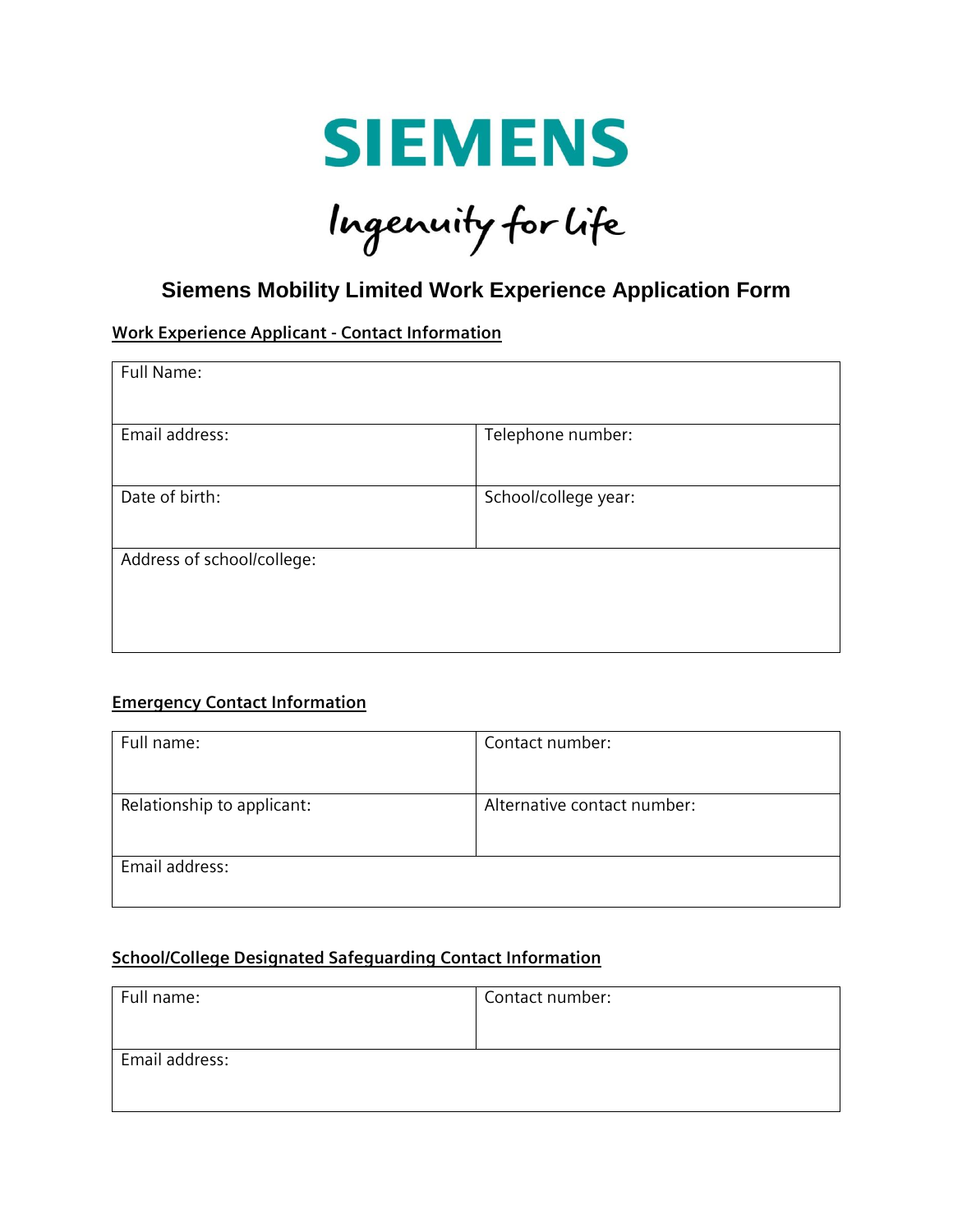### **Site Details and Dates**

| Preferred location:      | Dates available: |
|--------------------------|------------------|
| Preferred business area: |                  |
|                          |                  |

#### **About You**

Why are you interested in a work experience opportunity with Siemens Mobility? **(200 words)**

What skills/experience do you have that makes you the ideal applicant? **(200 words)**

What are your predicted/attained academic grades? Please state whether predicted or attained. (**200 words)**

Do you have any other interests or activities that you take part in? **(200 words)**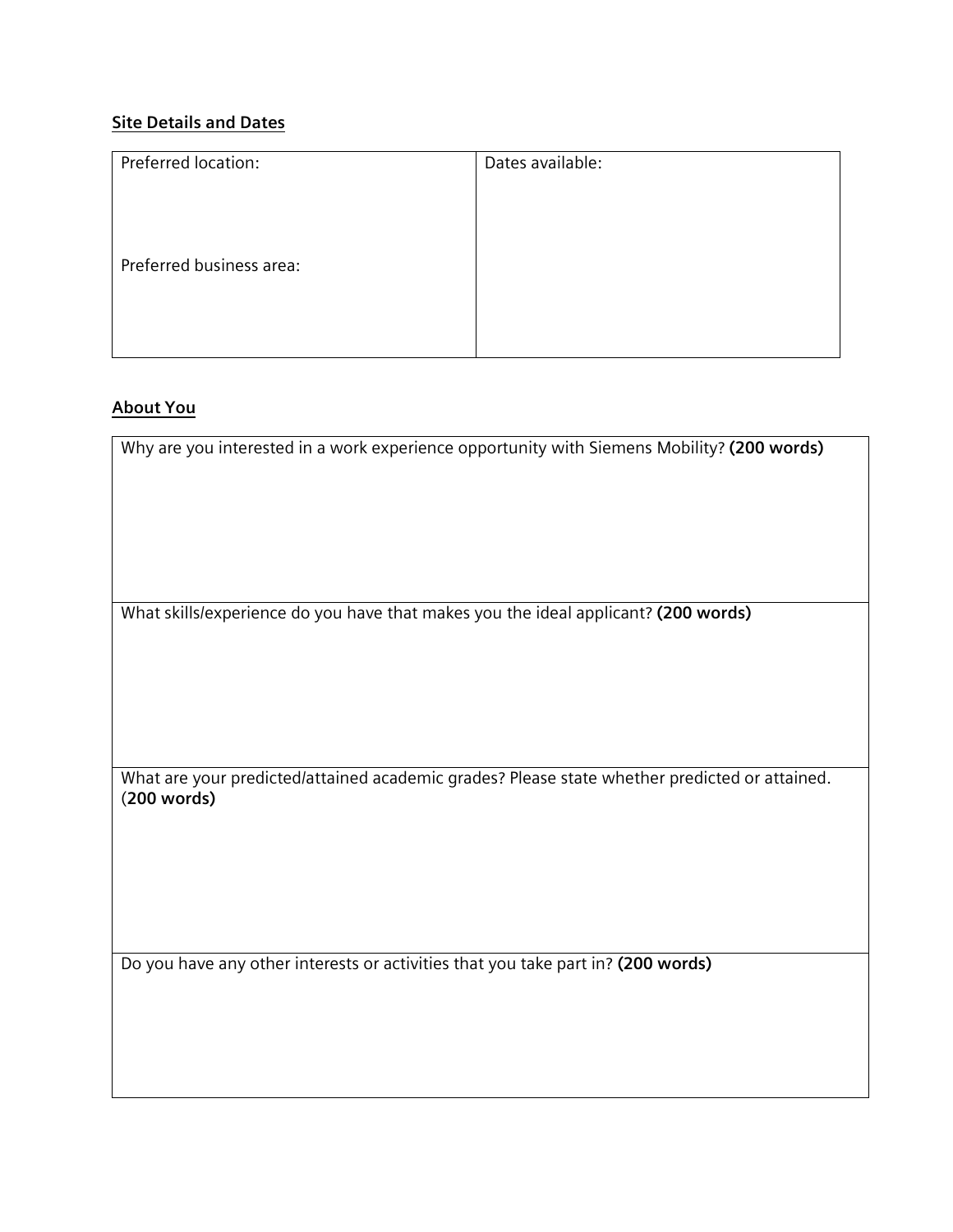

#### **Data Confidentiality Agreement**

Any data contained in this document will only be used as a part of the work experience application process and will not be kept on file unless you agree below. Not agreeing does not affect your selection for a Work Experience Placement in any way.

We would usually keep your data securely on file 2-3 years. If you are happy for us to keep your details on file please check here.  $\Box$  If you do not check the box, your data will not be held on file.

Click [here](https://new.siemens.com/uk/en/products/mobility/corporate-information/privacy-notice.html) to read our Privacy Notice

For further information about Safeguarding please read our [Safeguarding Policy](https://assets.new.siemens.com/siemens/assets/api/uuid:863cfe5c-e29c-4d22-a9bb-65036d72edfa/safeguarding-policy.pdf)

To review our Siemens Work Experience Policy click [here](https://assets.new.siemens.com/siemens/assets/api/uuid:79249273-cb8f-4753-b2b5-0660c7b7bcc1/work-experience-one-pager.pdf)